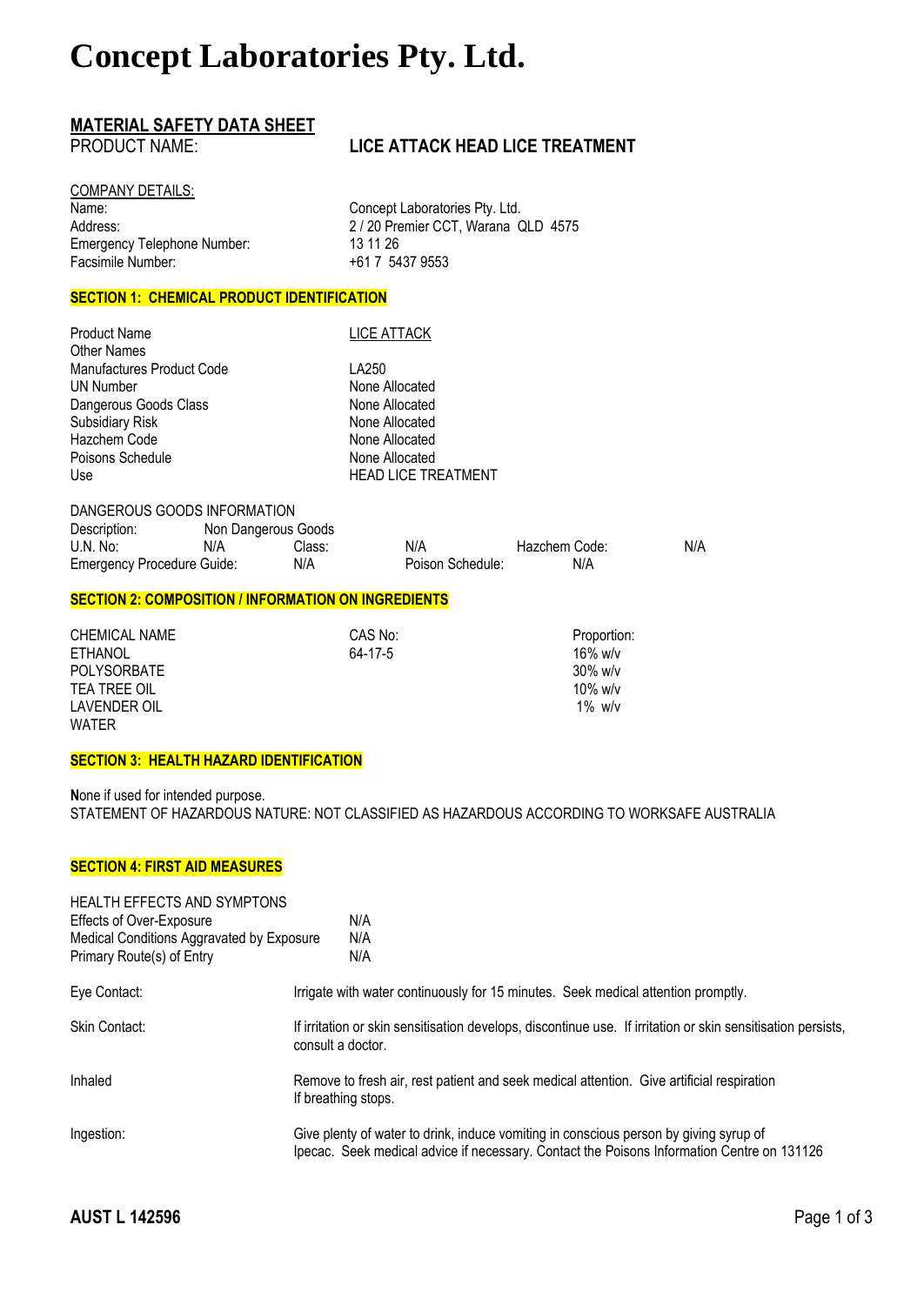# **Concept Laboratories Pty. Ltd.**

## **MATERIAL SAFETY DATA SHEET**

## **LICE ATTACK HEAD LICE TREATMENT**

In case of discomfort / irritation, discontinue use. If necessary, consult a physician.<br>Advice to Doctor: Treat Symptomatically. Gastric layage ma

Treat Symptomatically. Gastric lavage may be indicated if ingested. Do not wait for Symptoms to develop. General measures should be taken to control acidosis and maintain urine output.

#### **SECTION 5: FIRE FIGHTING MEASURES**

| Flash Point (Closed Cup):         | N/A |
|-----------------------------------|-----|
| Flammable Limits LEL/UEL %        | N/A |
| Extinguishing Media:              | N/A |
| Special Fire and Exposure Hazards | N/A |

#### **SECTION 6: ACCIDENTAL RELEASE MEASURES**

| Personal Precautions:             | N/A                                  |
|-----------------------------------|--------------------------------------|
| <b>Environmental Precautions:</b> | N/A                                  |
| Spill Response:                   | N/A                                  |
| Additional Information            | No dangerous substances are released |

#### **SECTION 7: HANDLING & STORAGE**

| Packaging: | 250ml bottle with nozzle                                                               |
|------------|----------------------------------------------------------------------------------------|
| Handling:  | N/A                                                                                    |
| Storage:   | Product is not defined as dangerous good. It will be stable and effective for at least |
|            | 3 years if stored below 30°C in a cook, dry place out of the reach of children it it's |
|            | Original container, and kept closed when not in use. Do not store in direct sunlight   |

#### **SECTION 8: EXPOSURE CONTROL / PERSONAL PROTECTION**

| Exposure Levels:        | N/A          |
|-------------------------|--------------|
| PERSONAL PROTECTION     |              |
| Eye Protection:         | Not required |
| <b>Skin Protection:</b> | Not required |
| Respiratory Protection: | Not required |
| Ventilation:            | Not required |

#### **SECTION 9: PHYSICAL AND CHEMICAL PROPERTIES**

| Appearance                 | Transparent viscous gel |
|----------------------------|-------------------------|
| <b>Boiling Point</b>       | 78 deg Celsius (approx) |
| Vapour Pressure            | Not determined          |
| <b>Specific Gravity</b>    | $0.96$ kg/L             |
| <b>Flammability Limits</b> | 3.5% to 19.0%           |
| Flashpoint                 | 13 deg Celsius          |
| Solubility in water        | Complete                |
|                            |                         |

#### **SECTION 10: STABILITY AND REACTIVITY**

| Chemical Stability:               | Stable under normal conditions of use |
|-----------------------------------|---------------------------------------|
| Hazardous Polymerisation:         | Will not occur                        |
| Conditions to avoid:              | Direct sunlight, warm conditions      |
| Incompatibility:                  | Excessive heat and direct sunlight    |
| Hazardous Decomposition Products: | N/A                                   |